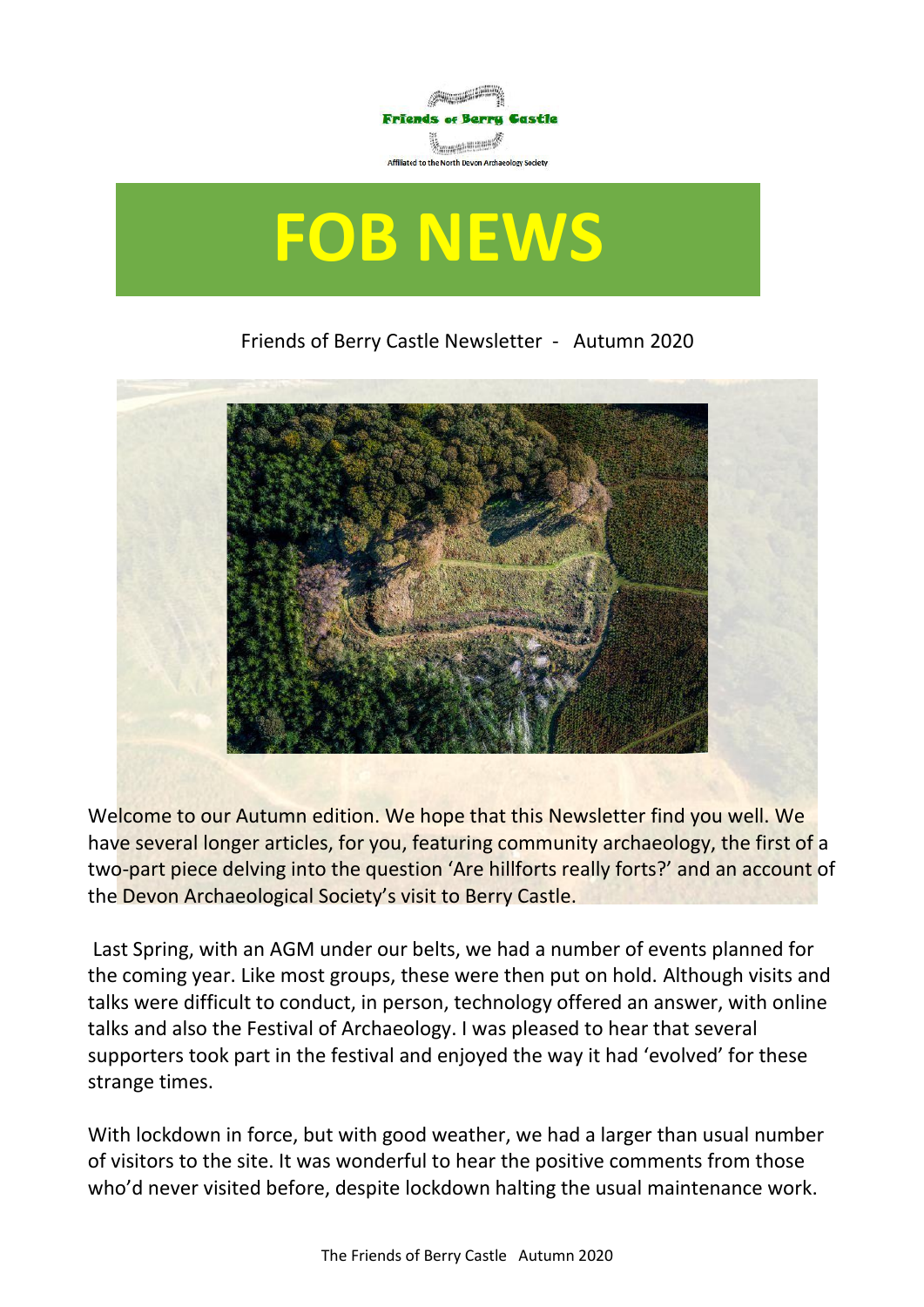However, with increased numbers, came significant damage to the site, itself. Stone sculptures began springing up, using stones from the bank and the area inside the monument. Some stones had been dug out of the ground, leaving many holes, scattered across the site. Signs were displayed, pointing out that it was an offence to damage a scheduled monument. This appeared to work, but sadly, the damage had already been done.





A number of years have been spent, attempting to preserve the site for the community. Please support us in stopping any more damage, whether it's intended or otherwise, by drawing people's attention to the signs, if you feel that it's necessary.

#### **Community History**

When the Friends of Berry Castle was first formed, one of the objectives was to involve the community. Not just in maintain the site, but also creating a space in which people could visit. Whether it be for historical interest, or just a pleasurable walk around the site, taking in the views.

 Making History and archaeology accessible, is vital to encouraging the community to engage with what you are doing. It's all too easy to give a high-brow response to a question, often forgetting that a simple answer was all they were looking for! Maintaining the initial interest can be difficult. As with anything new, people are curious. After that, the novelty value drops away as do the numbers.

Lockdown has given people time to investigate the archaeology in their own area.



From LIDAR images, more sites have been discovered.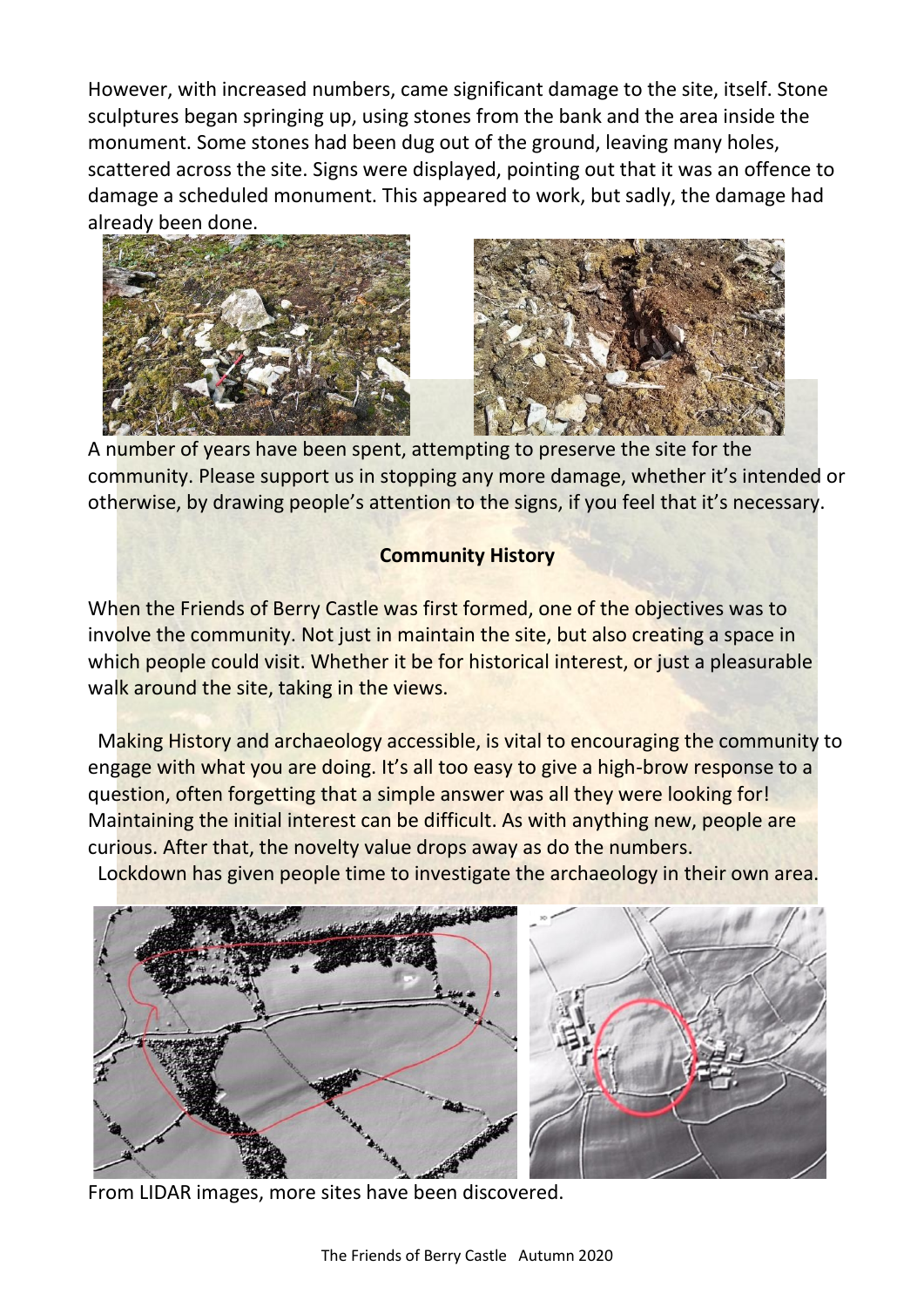With drones, aerial pictures can be taken of crops and markings in the landscape, highlighting possible new archaeology. Examples of trackways and a number of long and round barrows could be seen from above. Something which hadn't been observed before. Most Interesting was the set of wide parallel lines which ran for just over half a mile, through old field boundaries and a stream. With a number of buried stone axe heads nearby, could this be a possible cursus? The Eastern terminal gives a great view of Dartmoor, where the rising Winter Solstice sun appears to roll up the flank.



Possible cursus and flints

After presenting several talks to groups in the local area, communities have begun to investigate their landscape. For example, the dig at St Petrock's Well, back in 2019, brought the village of Newton St Petrock together. Although only a few villagers took on the digging itself, many others' interest was sparked off.

With time on their hands, due to lockdown, plenty of gardening seemed to be



undertaken. Pottery, flints and lumps of quartz were unearthed. Others took it upon themselves to fieldwalk. Although the local farmers are not keen for strangers to carry this out, they don't bat an eyelid when it's just the villagers! Again, flint and large rounded lumps of quartz were common. Some weighing over 2kg. Interestingly, the large lumps of quartz show 'pecking', indicating that they had been struck, at some point. The shape of these stones, appeared to fit snuggly in a hand, giving support when it was hit. With so many broken quartz flakes found around the well, could this be connected? As well as larger pieces, small quartz pebbles were also unearthed. Lumps of chalk and other

non-native rocks were also found, along with a few strange carved stones.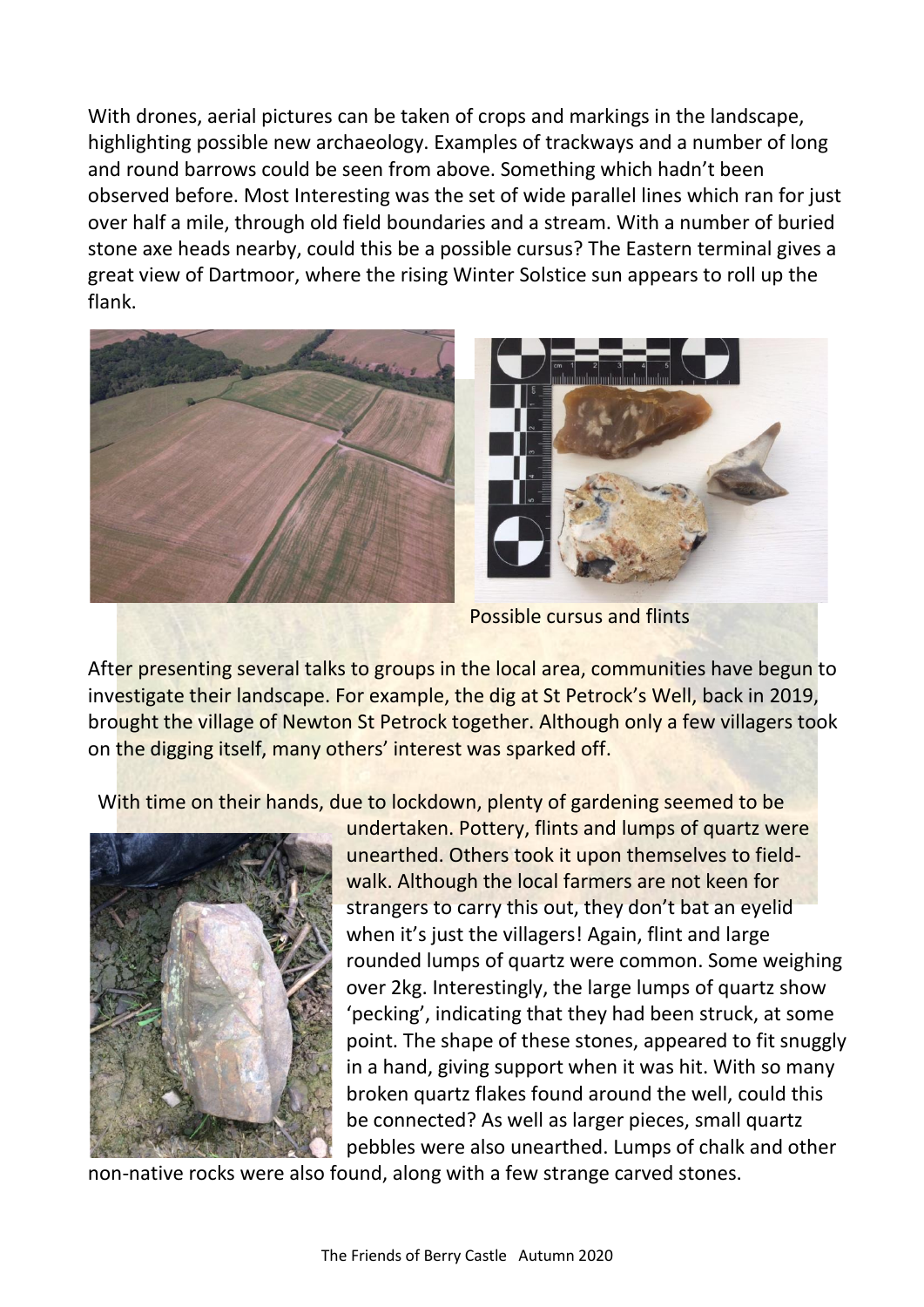Photographs and location of finds were sent to me, which I plotted out, on a map, where interesting patterns emerged. The concentration of quartz and chalk, often linked to cropmarks of enclosures, trackways and barrows. Maybe the quartz was used to make the sites stand out in the landscape, similar to Newgrange and other monuments with light coloured walls and banks.

Metalwork was also found, inside a cropmark of what is believed to be a Bronze or Iron Age enclosure, whilst metal-detecting. One appeared to be a latch, whilst the other, a thatching tool. Considering that there is no written record of any dwellings in the field, could these be from the prehistoric settlements? All significant finds were logged and reported to the County Archaeologist. Engaging the community, can be surprisingly productive. Finds which would never have been given a second look are now coming to light. Yes, there are lots of random stone; shards of a plate, probably from a picnic; bits of broken off agricultural equipment. However, every so often, something interesting is unearthed.



Without any real idea of how the future is looking for digs, I truly believe that engaging the community, in archaeology, is the way forward in these uncertain times.

Maybe you have found something which is of interest? Why not let us know about it as it would be great to feature the archaeology which you've discovered in your community.



Possible round and long barrow either side of a track?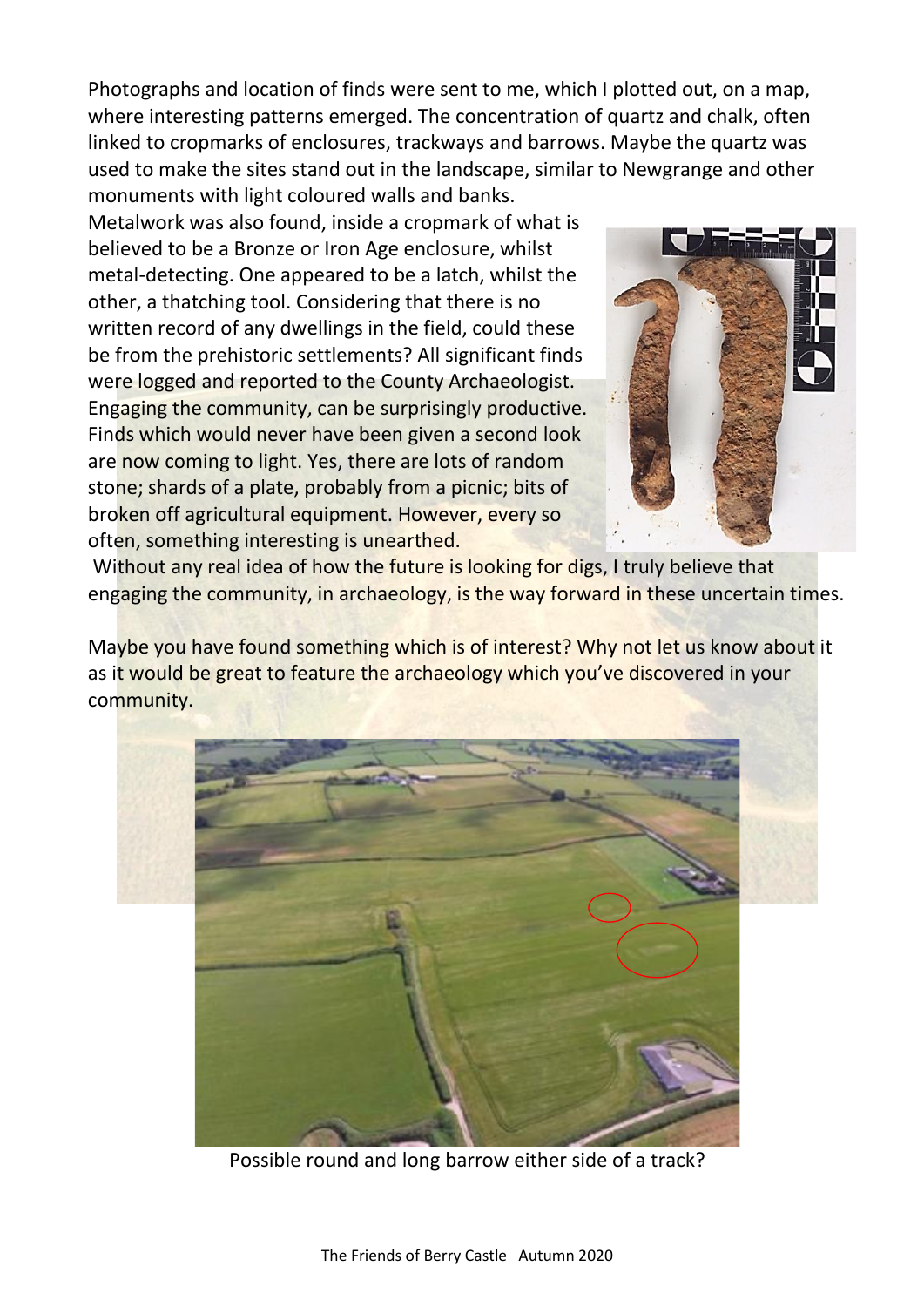## **Are Hillforts really Forts? – A view from the ramparts**

by Michael Griffith-Jones

The vocabulary used to describe Iron Age settlements still troubles archaeologists as no-one is satisfied with the term "hillfort". If "fort" is understood in the modern sense of the word, it is misleading, as these enclosures may have been anything from a cattle compound to a small town, but were seldom exclusively military in purpose. The term ramparts is widely used to describe the banks or walls enclosing these sites, but it also has a strong military connotation and so, from now on, I will avoid using it as far as possible. There is no such thing as a 'typical' Iron Age hillfort, for they range in size from 0.5 hectares to over 20 hectares, and from simple univallate enclosures of a single modest encircling bank and ditch to those with several huge concentric 'ramparts' and ditches - the multivallate hillforts. Some were centres for large communities, others for small farming families, and yet at others no trace of human occupation has been identified. Hillforts may reflect a significant social change brought about by the introduction of iron farming implements and tools, together with new crop species, which enabled more land to be brought into cultivation. This in turn led to population growth and probably competition between communities for available resources. The smaller hillforts and enclosures of the Early Iron Age were surrounded by their own territory of arable fields and open pasture, but with the passage of time there was a process of consolidation, in which many of these smaller hillforts were abandoned or incorporated within enlarged landscapes. This brought about the emergence of larger and even more complex social groups of the Middle and Late Iron Age who now controlled very large areas of territory, together with the trade in goods that passed through them. This necessitated the building of large, impressive enclosures which dominated the landscape.

A belief that all hillforts were functional military strongholds has become difficult to support when considering the sheer range of these monuments. The 'defences' of small to medium sized hillforts can consist of massive banks and ditches in places, but with great gaps in the perimeter. There are strong defences built on naturally steep slopes, but none to block more gentle approaches. The weakest slopes around an enclosure could including strategic 'blind spots' which are defended by earthworks of negligible height, whereas the easiest natural approach to the hillfort and its entrance was completed with huge banks or walls. Some hillforts are considered to be 'unfinished' as they lack banks and ditches around part of their circuit, but perhaps in some cases that's what the builders may have planned. These gaps in the banks and ditches may even have been closed by stout dense thorn hedges which have left no trace. Such oddities of hillfort architecture go beyond the sober buildings of prehistoric people obsessed with protection and defence against attack. They speak of monumental symbolism and grand design, of neighbourhood one-upmanship and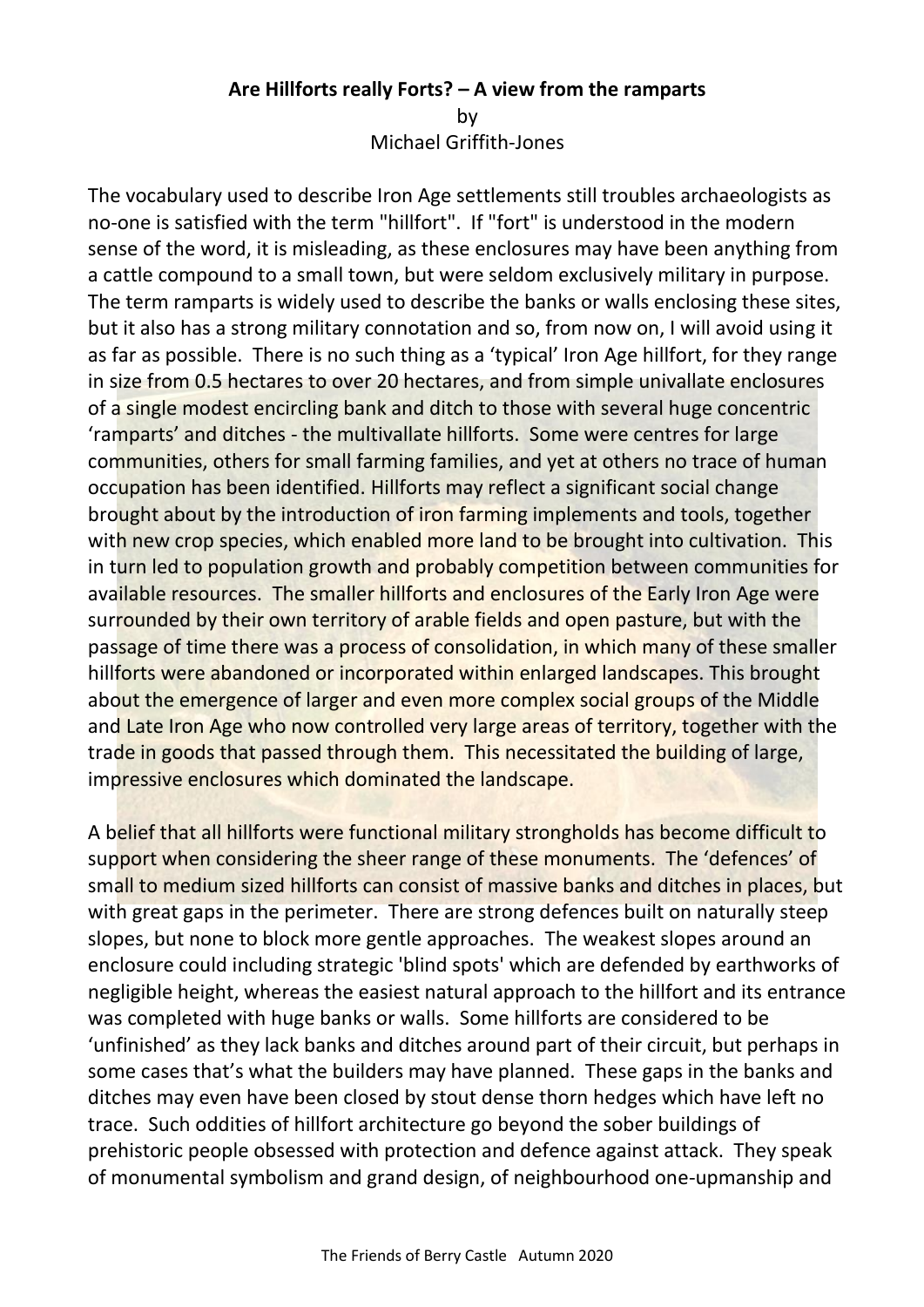tribal swagger, of community cohesion and of intimidation and the conjuring up of fear and respect in the minds of both one's friends and potential enemies alike, as they approach the hillfort from a direction chosen by its builders.

The elaborate serpentine approaches to some of the great hillforts, their long inturned entrances and the architecture of their huge gates and gate-towers were also designed to impress, over-awe and perhaps belittle all those who came calling. These elaborate approaches have been found to actually hinder the view from the hillfort entrance of potential attackers and give them a degree of 'cover'. Some argue that the large caches of sling-stones, found in their thousands near the gates of some large hillforts, - about 40,000 were found during excavations at Maiden Castle - are proof of tribal instability and conflict. But, could these huge caches of 'ready ammunition' have been put on deliberate display to all who entered the hillfort, a sort of not so subtle deterrent? – "mess with us and this is what you'll get!" After-all during the Cold War, between them the USA and the USSR had thousands of nuclear armed missiles pointed at each other, and each knew the other had them, but nevertheless it maintained the 'peace'. None of those missiles were built with the deliberate intention of using them. Therefore, could we be looking at an Iron Age version of MAD – mutually assured destruction??

Excavations have found definite evidence for conflict at some hillforts, but at surprisingly few. Whether the trauma inflicted on the skeletons found during these excavations was the result of skirmishes, raids, single combat, sacrifice, murder, execution or warfare is unclear, but they reflect periods of social instability and acts of aggression throughout the Iron Age. They may have essentially been the result of tribal squabbles or clan feuding over such as land or water resources, combined perhaps with cattle and sheep rustling and even the taking of slaves. What appears to be the most compelling evidence for conflict comes from the end of the hillforts' use following the Roman invasion of 43AD. The account of the Roman attack on the great hillfort of Maiden Castle in Dorset, by its excavator Mortimer Wheeler during the 1930s, has become the stuff of legend for much of the 20<sup>th</sup> century, and is still to be found in the literature today. The Roman army first softening up the target with a barrage of ballista 'artillery', cutting down the stoic defenders, followed by the advance across open ground by the grim-faced Roman heavy infantry, putting the remaining warriors to the sword; the dead being hastily buried in a 'war cemetery'. Wheeler was an artillery officer during the First World War, and his account of his experiences on the Western Front read just like his Maiden Castle account. More recent research has revealed that there was no Roman attack and no war cemetery, just a long established cemetery, although the majority of the skeletons exhibited serious trauma. The ballista bolt found in the spine of one of skeletons excavated by Wheeler, is not a ballista bolt after all, but a javelin point, probably "native in origin". By the time of the Roman invasion of Britain, Maiden Castle had been largely abandoned as a 'fortress', with its 'ramparts' tumbling down, its power diminished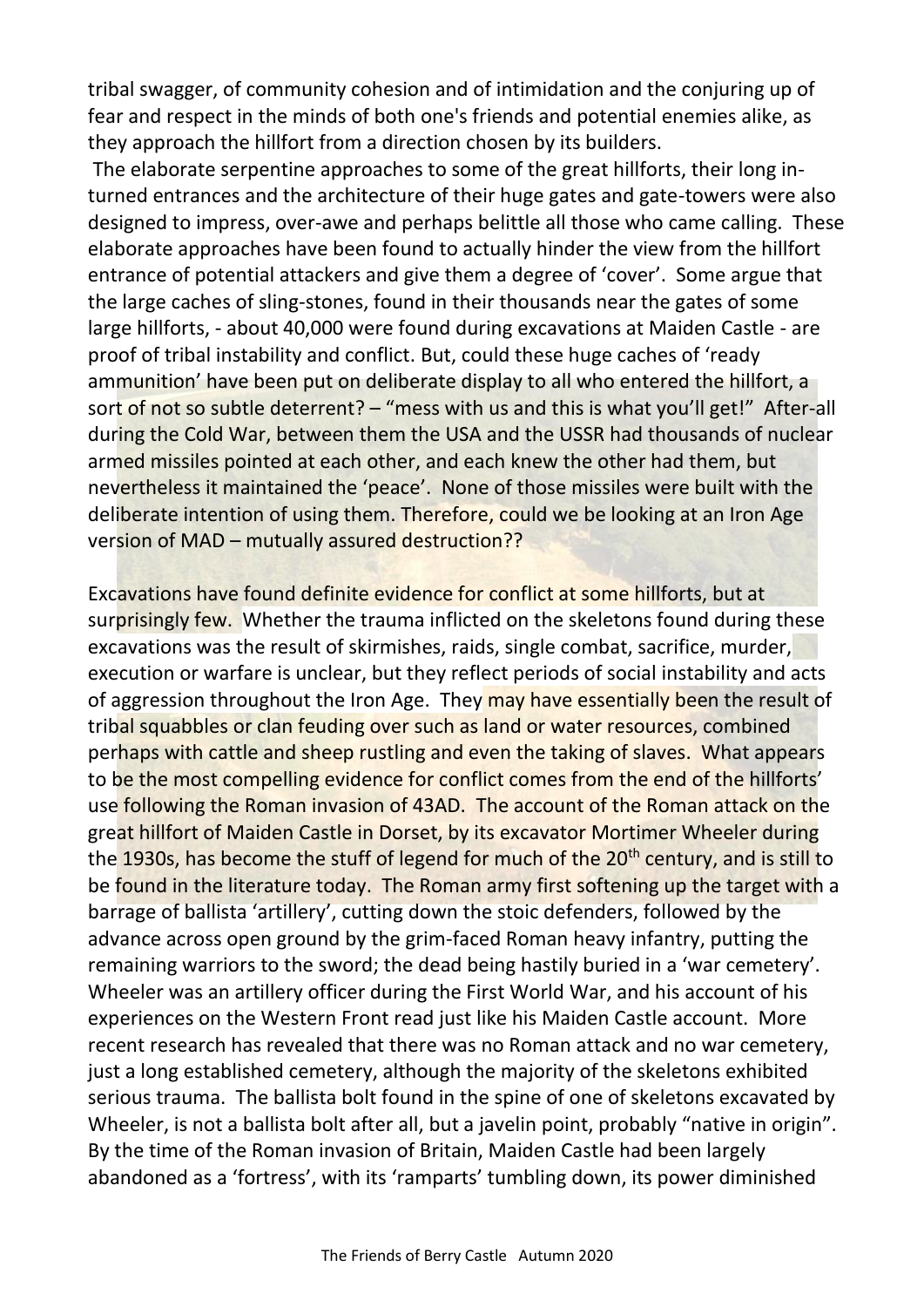and many of its former inhabitants living in scattered communities around the hillfort. However, there is evidence for Roman assaults on hillforts which didn't end well for their inhabitants. The Romans seemed to dislike people living in high places and looking down on them, so they 'persuaded' these folk to abandon their lofty hilltop homes and live in the valleys below. Those who declined the offer inevitably suffered the consequences of their resistance to leave their high places. The study of the location of some Iron Age enclosures has suggested that they could have been built in 'venerated landscapes', as the ancestors, their activities and 'presence' appear to have assumed great importance and possibly influenced the location of the enclosure. There may also be links with features in the natural world – landform, rocks and especially water – all of which exerted a 'magical' presence. It must be considered that 'enclosure' was a complex process which served different purposes through time and place during the Iron Age. Such purposes could have been social, economic, political or sacred in nature, or a combination of some or all of these, each being very significant to the people concerned. The basis of hillfort design may therefore have been, that by enclosing an area of land, a special place was defined, distinct and separate from the world outside and imbued with symbolic powers, the surrounding earthworks possibly themselves similarly imbued in containing that power. The burning of the gates observed at some hillforts and the apparent destruction of parts of their structure were widely thought to be the result of hostile action, but recently it has been suggested that the burning could have been a 'symbolic' act, marking a significant change of function of the hillfort, as in many cases occupation did not cease following these events.

#### Superstition and Belief

With these things in mind, it has been proposed that Iron Age hill enclosures could have performed the role of cult centres or places of ceremony and spirituality. The term 'ritual' has now lost favour amongst archaeologists and academics alike, after being 'done to death' during the Time Team era, being replaced by the terms 'sacred' or 'spiritual'. The beliefs of the people of the Iron Age probably manifested itself in all aspects of the building and life of a hillfort from its beginning to its end and was woven into its very presence in the landscape.

Most of the large hillforts in the Clwydian Hills of north-east Wales are located around the flanks of Moel Famau the highest mountain in the area, and are regularly struck by lightning, so why would people want to live in such a frightening place, but they did. The hillfort on the great hogs-back hill of the Wrekin, Shropshire, standing high above the valley of the River Severn is often, even in high summer, shrouded in mist and low cloud while the valley below is bathed in sunshine: why would people want to live up there, but they did. Some of the coastal cliff-castles of the south-west are situated on exposed headlands which are subjected to fierce Atlantic gales and storms. Why did people want to live in such extreme places - probably for the same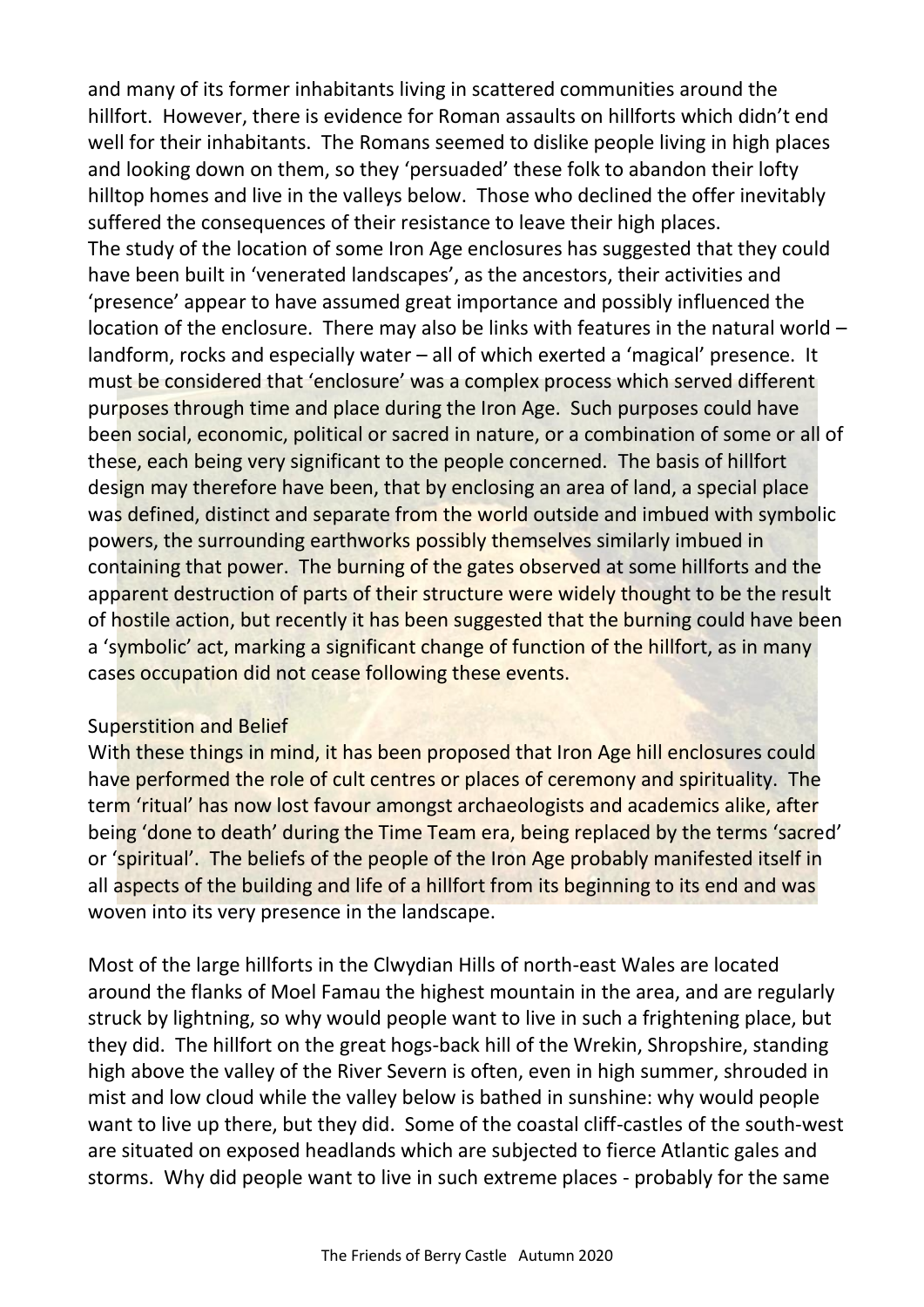reason that early Christian monks chose to live in baking-hot deserts, on barren, rocky windswept islands or on top of cold, wet mountains - because they felt closer to their God. On the other hand Uffington Castle, the hillfort situated on the crest of White Horse Hill, commands magnificent distant views to both the north and south across the Berkshire Downs, and would have been a truly superb place to live, but it appears that it was not inhabited, as little trace of occupation during the Iron Age has been found. Why wasn't it occupied? – a situation found at several other hillforts. These unoccupied sites may shed light on another aspect of hillfort use - that of ceremonial, *religious* gathering places for widespread community groups.

It is thought that the gods of the other-worlds were supremely important to prehistoric societies, controlling every aspect of life. Were enclosures built in high places considered to be closer to the gods of the sky, where the impact of wind, rain, thunder and lightning, the passage of the sun and stars across the sky and the phases of the moon would be seen and felt more strongly? There also appears to have been links with features in the natural world, most especially water, which exerted a powerful 'magical' presence in the prehistoric mind. Water, whether in the form of rivers, streams, lakes, ponds, springs, waterfalls, bogs or the sea was of immense importance, achieving a mythical significance as the interface between this world and the underworld. Many Iron Age enclosures are situated close to the confluence of watercourses and the most obvious reason for this is that water is essential for life, but does their location have a spiritual dimension, a closeness to that ever-moving watery interface and the embrace of the gods or spirits of water? [Berry Castle is situated close to the confluence of two watercourses, with another confluence a little further away – a special place?]

Together, these gods of the sky and the underworld gave life and fertility to man, beast and crops alike, but each was capricious. Gentle rain gave life to both crops and livestock, a storm and flood could wash away the crop and drown both man and beast. Too little rain could cause drought and famine, too much could also bring on hard times. A fresh breeze could help dry a ripened cereal harvest, a gale could scatter and destroy it. Illness, disease, or plague could stalk the land and strike down people at random and without reason or warning. A lightning strike among a village of closely grouped round-houses could burn down and destroy the whole community – and there was no local fire brigade to come to the rescue. The gods who were believed to control these forces were to be feared, being pacified and placated with acts of propitiation and even human sacrifice.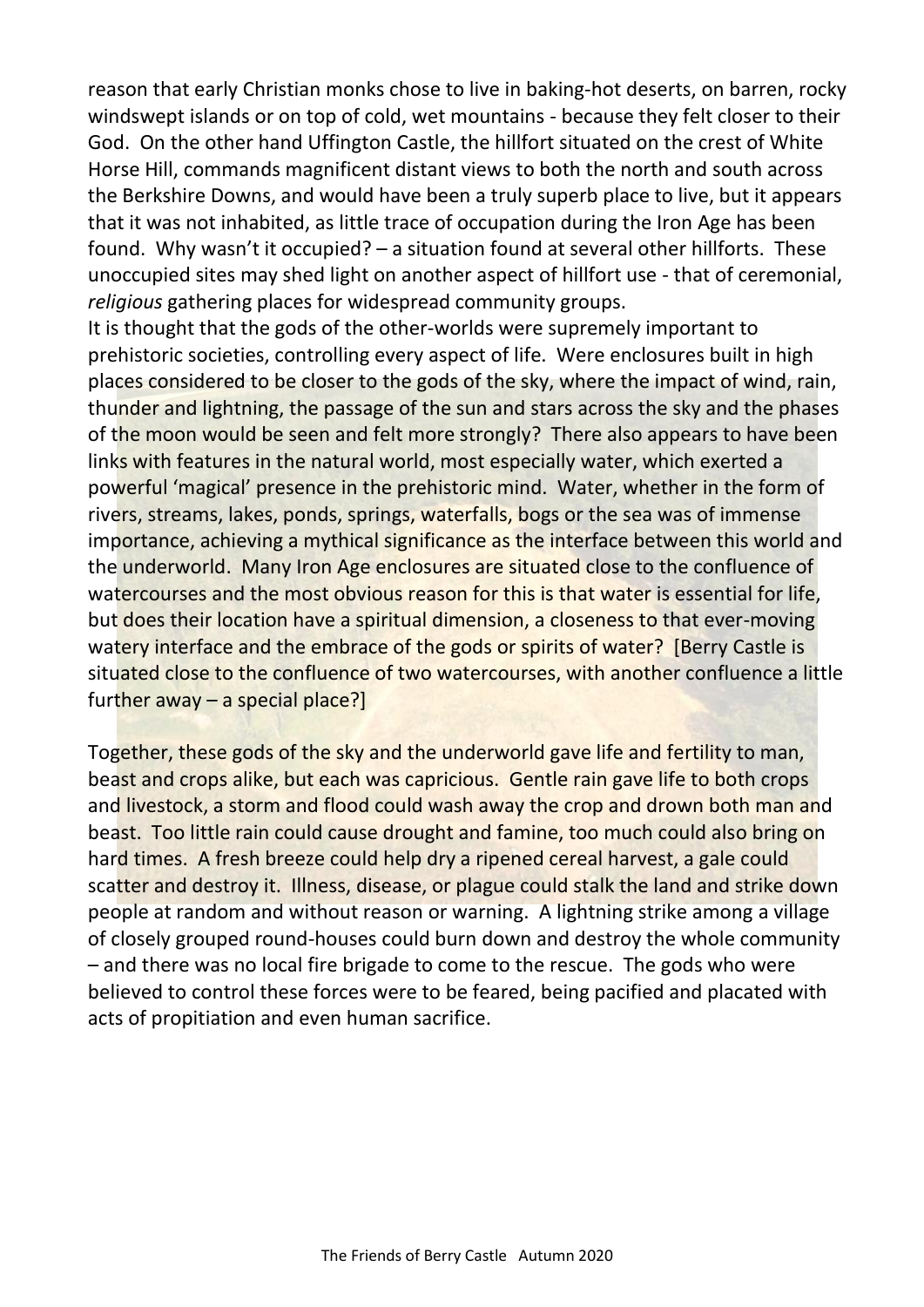### **Devon Archaeological Society field visit to Berry Castle, Saturday, 17th October, 2020.**

by Michael Griffith-Jones



During the summer Devon Archaeological Society (DAS) approached the Friends of Berry Castle about a possible visit to Berry Castle as part of their annual field trip programme with the 'Friends' acting as guides. Due to Covid 19 restrictions DAS had arranged a small number of field visits for the autumn with limited numbers and socially distancing measures, as a way for outdoor activities to continue for

interested members, with a maximum number of twelve visitors plus a guide. The subsequent introduction of the 'rule of six' made a change of plan necessary, so two groups of five, plus guide were arranged, with a morning and afternoon tour each meeting up at Foxes Cross carpark.

The day was dry and sunny and Berry Castle looked particularly good, thanks to several work sessions by the dedicated BC maintenance squad, who had strimmed the paths and interior, cleared the banks of brambles and cleaned the information boards and treated their woodwork. We were a little uncertain about what the DAS members' views on Berry Castle would be, as the hillforts they knew and had previously visited in south and east Devon are larger and far more impressive than BC, and few had visited North Devon sites in the past. Our uncertainties were unfounded as everyone in both groups thought the site was truly impressive and one even said he thought it was an 'amazing place'. Our information boards received favourable scrutiny and hand-outs of the plan and geophysics of the site helped further explain Berry Castle.

A thorough inspection of the site was made by both groups, and following a close look at the very stony northern 'bank' of the enclosure the 'experts' agreed with our assessment that Berry Castle was almost certainly enclosed by a dry-stone wall rather than an earth and stone bank, which is the more normal construction for the small Iron Age enclosures in England. This makes Berry Castle rather unique in the area and perhaps throughout much of Devon. The large 'quarry pit' in the ditch at the northwest corner of the enclosure was also investigated and was considered to be an original feature, and not the result of quarrying for local road-building stone during the 1920s, as previously thought and documented.